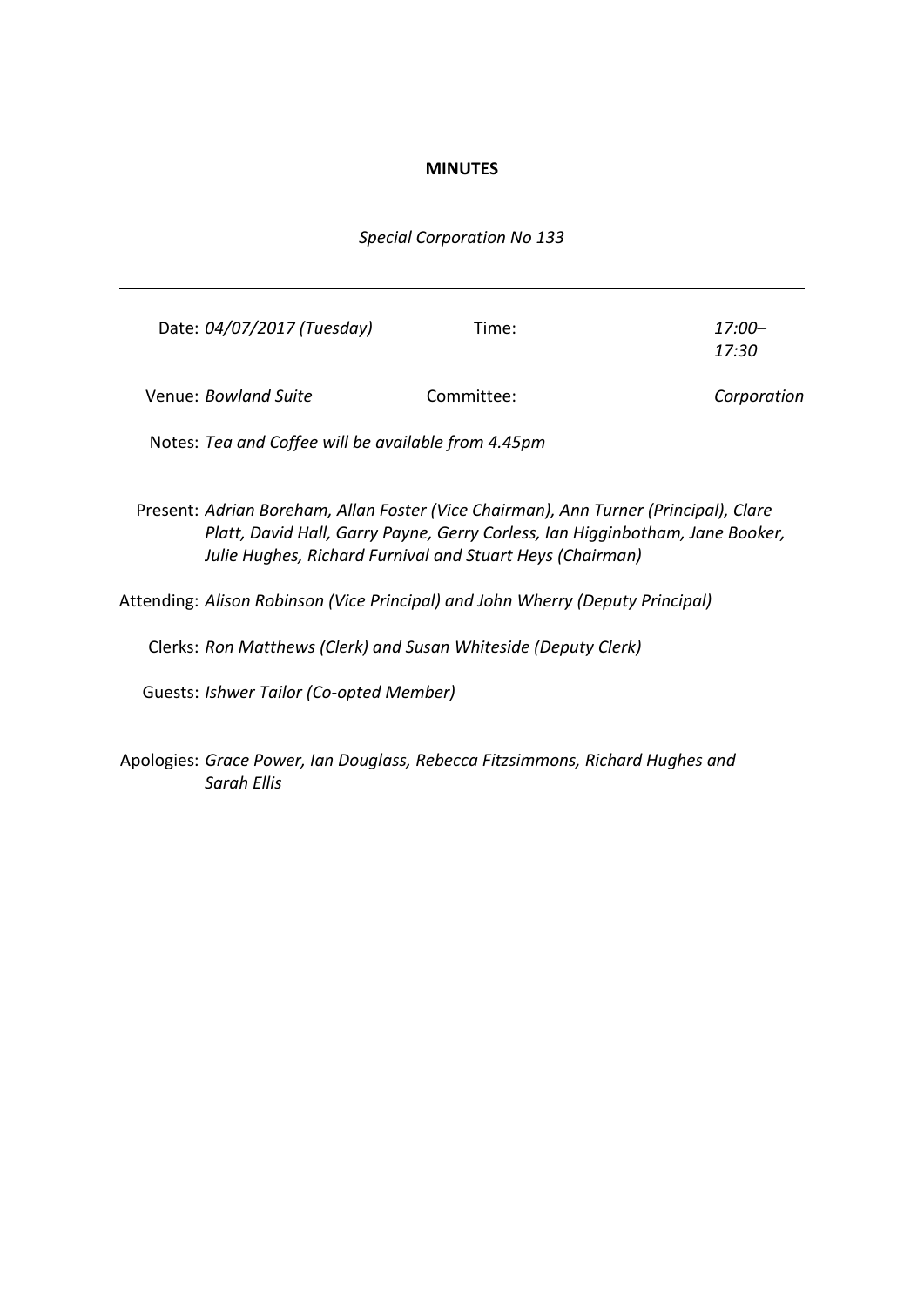*Public* Minutes

Item number: (and category) Item description:

### **55.17** *Decision Management Attendance of Co-opted Governors and Members of*

*As a matter of policy all meetings of the Corporation and its Committees will be held in private. The agendas and minutes and supporting papers of its public business will be made available to the general public.*

## *However:*

*(a) The Principal shall be authorised to invite members of staff to attend in their employed capacity for both public and confidential business as appropriate and in accordance with Standing Order 25.*

*(b) The Corporation however, may exclude members of staff from attending any business that it deems necessary.*

*(c) Attendance by other persons shall be at the discretion of the Corporation following advice from the Principal or Clerk.*

However, the Corporation does encourage Co-opted Governors to attend and take part in the discussion and debate.

### **Resolved:**

# **That Management be in attendance for the public and confidential agenda items.**

#### **56.17** *Apologies for Absence*

### *Record*

Apologies had been received from Ian Douglass, Richard Hughes and Sarah Ellis.

Alison Robinson, John Wherry and Susan Whiteside were not required to attend.